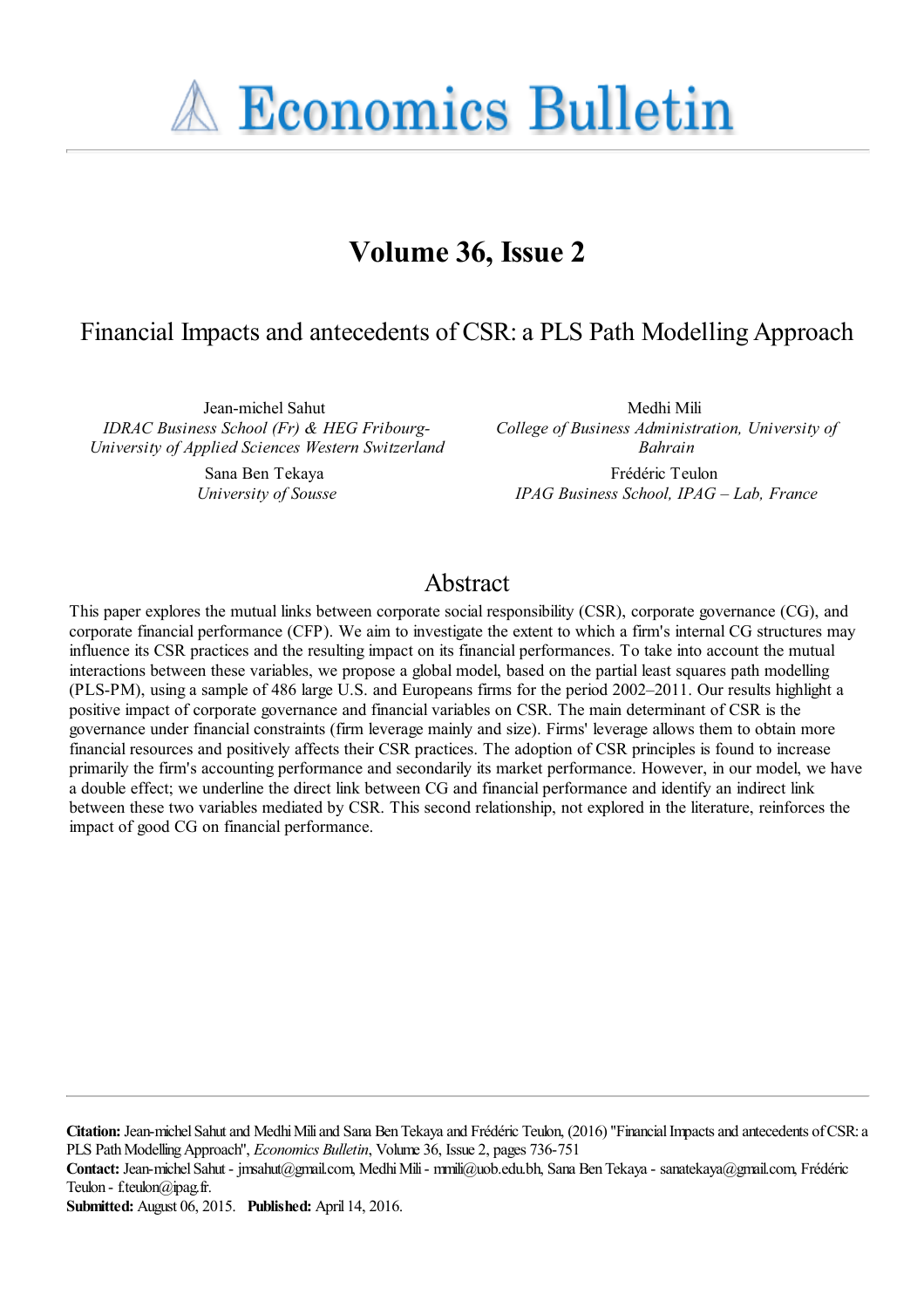#### **1. Introduction**

Corporate governance (CG), corporate financial performance (CFP), and corporate social responsibility (CSR) have been important research issues for decades, and have been the subject of several studies in the literature. The relationship between CG and CSR has been studied in conjunction with the relationship between CSR and CFP. In fact in these studies, CG is analysed as a pre-requirement or a component of CSR (Jamali et al., 2008; Roshima et al., 2009). The considerable number of studies that examine the interrelations among CSR and CFP report conflicting evidence (Becchetti and Ciciretti, 2009; Mahoney and Roberts, 2007; McGuire et al., 1988).

This lack of consistency in the results may be explained by two factors. First, the relationships between CG, CSR, and financial performance are partially explored in pairs, sometimes including the fact that these factors may operate in reverse and create a synergetic circle, but they are not examined as a whole (Waddock and Graves, 1997). However, these relationships are more complex, and a global model is required to better understand them (Flammer, 2015). Second, the multiplicity of data and methodologies used can explain the different empirical results observed. Specifically, a problem of endogeneity exists between CSR and CFP variables, and the strength of the link between financial and CSR performances depends on the way in which the two performances are measured, as well as numerous moderating variables (Orlitzky, 2013; Gramlich and Finster, 2013).

The objective of this paper is to understand the mutual links between CG, financial variables, CSR, and CFP based on a comprehensive empirical model that takes into account interactions between these different factors as the theory suggests. Thus, we aim to investigate the extent to which a firm's internal CG structures and financial variables may influence its CSR practices and the impact of these practices on the market and accounting performances of the firm.

Our paper makes two major contributions to the extant literature by examining the links among CSR, CG, and CFP. First, based on the extensive literature focusing on the efficiency effects of CSR, we study, simultaneously, how the internal CG structures of a company can influence its CSR practices and how CG and CSR will affect the accounting profitability and market performance of the firm. Our results show strong empirical evidence that CG positively affects CSR practices for large European and American companies. This implies that well-governed firms are more likely to adopt CSR strategies. Specifically, our work differs from previous empirical studies by focusing on a more basic issue; we test whether CSR practices are motivated by objectives other than firm value maximisation.

Second, most studies have only examined the effects of CG on CFP, or CSR on CFP, but not their mutual interactions. They report conflicting evidence (Margolis et al., 2009; Becchetti and Ciciretti, 2009; Mahoney and Roberts, 2007; McGuire et al., 1988; Preston and O'Bannon, 1997). While this is mainly attributed to inadequate methodological approaches and problems of endogeneity (Jo and Harjoto, 2011; McWilliams and Siegel, 2000), recent studies that have tried to better control these problems still show similar mixed results (Cai et al., 2012; Scholtens, 2008). To deal with the methodological limitations of previous studies, in this paper, we employ the partial least squares (PLS)-path approach, which has proven suitable for structural equation models. This specification does not make any assumption about the distribution of variables. It provides a flexible approach to deal with a large dataset showing high correlation among variables.

The rest of the paper is organised as follows. Section 2 discusses the theoretical framework and presents the related literature. Section 3 presents our methodology and describes the data used. Section 4 discusses the empirical results. Section 5 concludes.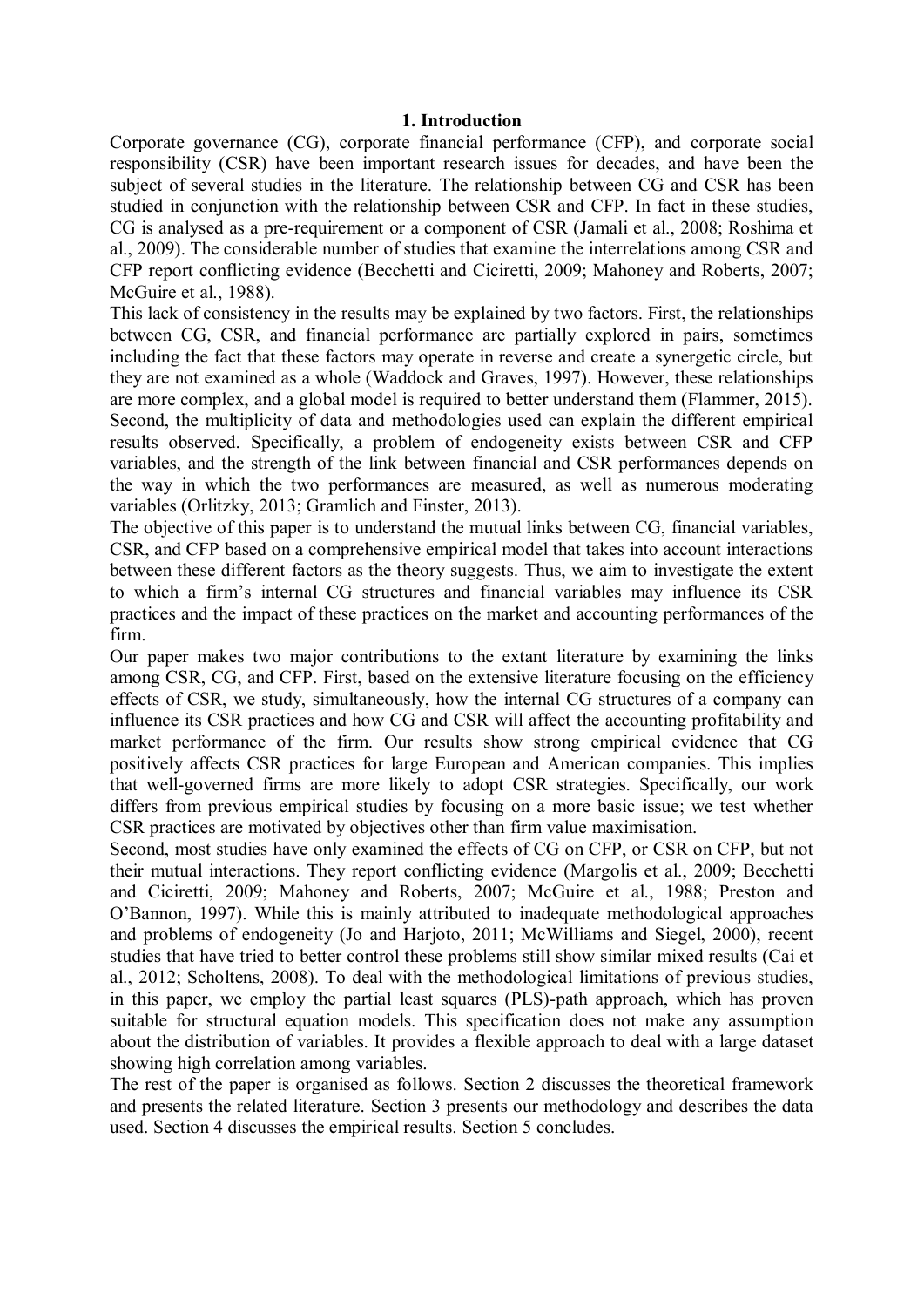#### **2. Theoretical framework**

This section presents a literature review related to the relationships between CG, CSR, and CFP. The relationship between CSR and CG has been widely discussed in recent research in reference to problems with conflicts between various stakeholder interests (Aguilera and Cuervo-Cazurra, 2009; Ntim et al., 2012; Starks, 2009). A large part of the literature defends the idea that the adoption of CSR policies leads to the implementation of new standards regulations and better CG mechanisms within a company (Albareda et al., 2008; Walsh and Lowry, 2005). Previous studies' results are still inconclusive; at the very least, they still warrant further research.

The adoption of CSR principles could not be perceived as the simple result of a marginal decision in the firm; instead, the adoption of these principles is part of the firm's culture and concerns all its hierarchical components. The decision to adopt these principles is taken at the top of the firm. Stakeholders need to ensure that managers apply the CSR principles in accordance with decisions taken to enhance the development of appropriate internal CG mechanisms for this purpose.

These CG mechanisms promoting CSR emerged following famous accounting scandals as Enron, HealthSouth, Tyco, and Worldcom (Agrawal and Chadha, 2005). The objective was to offset the attack on investors' interests. Companies are required to ensure more transparency in the financial statements disclosures and their governance system. Disclosure of information on the management team responsible for the implementation of CSR activities has become increasingly common.

In the same context, the standard approach to governance was based on the basic objective of firm value maximisation. That is, the objective of good governance is to align the interests of stakeholders and managers at a low cost to the firm (Turnbull, 2015). Waddock and Graves (1997) defend the idea that CG sets up an equilibrium between economic and social objectives, as well as between individual and community goals. Based on a large sample of firms from the S&P 500, Tsoutsoura (2004) finds that when board members own a large portion of stocks, firms are more sensitive to CSR practices.

In light of this review, we hypothesise the existence of a significant relationship between CG and CSR. This argument was shared by Kendall (1999), who supports the idea that good governance preserves stakeholder interests related to CSR policy. Ntim and Soobaroyen (2013) confirm the previous results of Aguilera et al. (2007) and find evidence that in wellgoverned firms (i.e. firms depicting high levels of accountability, responsibility, and transparency), managers are more likely to undertake positive CSR practices. Referring to all these arguments, we formulate this hypothesis.

### *Hypothesis 1. Well-governed firms are more likely to adopt CSR practices.*

Many studies have examined the relationship between the specific characteristics of firms and their CSR practices in order to identify their financial and non-financial determinants. For the financial determinants, the research is mainly based on slack resource theory, which suggests that better financial performance results in more available resources that may be allocated to CSR activities (Waddock and Graves, 1997). We argue that this relationship will be mediated by the firm's size, intangibles, and leverage as well.

Using different methodological approaches, Adams et al. (1998), Neu et al. (1998), Guillén et al. (2002), Brammer and Pavelin (2004), and Haniffa and Cooke (2005) find that the extent of corporate social disclosure is positively related to the size of the company. Thus, larger companies are expected to have high systematic risk and put greater emphasis on the long term than smaller companies. Therefore, companies disclose corporate social reporting to reduce risk and reassure investors.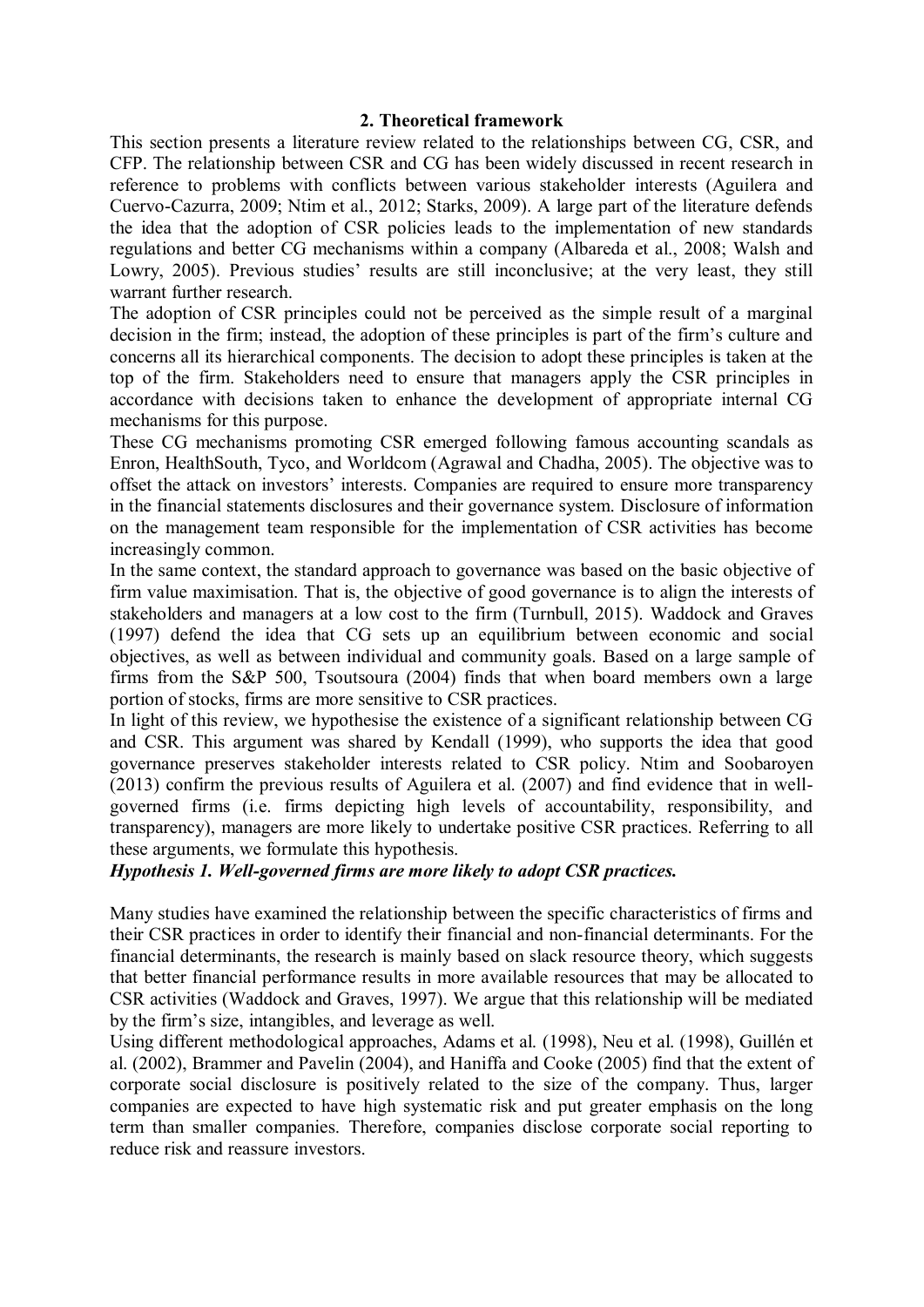Intangible assets play also a role. For Surroca et al. (2010), intangible assets moderate the relationship between corporate social performance and CFP, and vice versa. Intangibles such as reputation, trust, and capacity to innovate, which are widely recognised as fundamental to strong financial performance, are at the same time integral to the CSR agenda (Brondoni, 2010). Thus, an intimate link exists between intangibles and CSR, and we can suppose that investments in intangibles are increasing with the level of CSR practices.

Among studies interested in the impact of financial structure on the adoption of CSR rules, Purushothaman et al. (2000) find that high-leverage firms have closer relationships with their creditors and use other means to disclose social responsibility information. Brammer and Millington (2005) argue that a high level of leverage negatively affects the reputation of the company. Therefore, the firm should perform CSR practices to improve its image on the stock market. But Zweibel (1996) shows that excessive company debt increases interest expenses, which discourages investment in CSR. Thus, compliance with shareholder profitability goals is often in conflict with the costs of setting up of CSR practices in the company. For this reason, the ability to invest in CSR practices of a firm will depend on its economic performance. So, financial resources allocated to CSR activities simply come from current operations, which can be measured by the operating income. The main advantage of this financial indicator is that it does not take financial structure and taxes into account (Ernst  $\&$ Young's Corporate Responsibility Report, 2012). Based on the previous discussion, we present four testable hypotheses on the determinants of CSR practices as follows.

*Hypothesis 2a. Firm size positively influences CSR practices.* 

*Hypothesis 2b. Investments in intangibles are increasing with the level of CSR practices. Hypothesis 2c. Firm leverage positively affects CSR practices Hypothesis 2d. A firm's operating income positively influences CSR practices.* 

While the determinants of a company's social responsibility have been the subject of numerous studies, the main problem addressed has been testing the impact of CSR practices on company performance. Several researchers have found a negative relationship between CSR and CFP (i.e. McGuire et al., 1988; Preston and O'Bannon, 1997). These authors argue that companies engaged in CSR strategies face additional costs which negatively affect their performance. Other empirical research has found that CSR does not affect CFP (Aragón-Correa and Rubio-López, 2007; Chand and Fraser, 2006; Mahoney and Roberts, 2007; McWilliams and Siegel, 2000). Based on different firm samples, these studies do not support any particular relationship between CSR and financial performance of the firm. A third group of researchers has found a positive relationship between CSR activities and financial performance (accounting measures and stock market performance). They argue that the costs of CSR are minimal and the benefits are potentially great. Orlitzky (2013) find a positive relationship between CSR and CFP. They argue that CSR enhances the reputation of firms. In addition, they suggest that CSR raises managerial skills and improves the organisational efficiency of the firm. Margolis et al. (2009) provide a meta-analysis of 251 studies from the period 1972–2007 that investigate the linkage between CSR and CFP. They show that the majority of studies show evidence of a significant positive relationship between the adoption of CSR principles and firm accounting performance. Focusing in the same issue, Tsoutoura (2004) finds a significant and positive impact of CSR on firms' return on equity (ROE) and ROA. She supports the view that socially responsible corporate performance can be associated with a series of bottom-line benefits. These results corroborate the findings of previous studies conducted in different markets, such as Russo and Fouts (1997), Nakao et al. (2007), Scholtens (2008), Brammer and Millington (2008), Okamoto (2009), and Yang et al. (2010). The slack resource theory suggests that this relationship is reversible and can create a synergetic circle. One main determinant of CSR politics is the availability of financial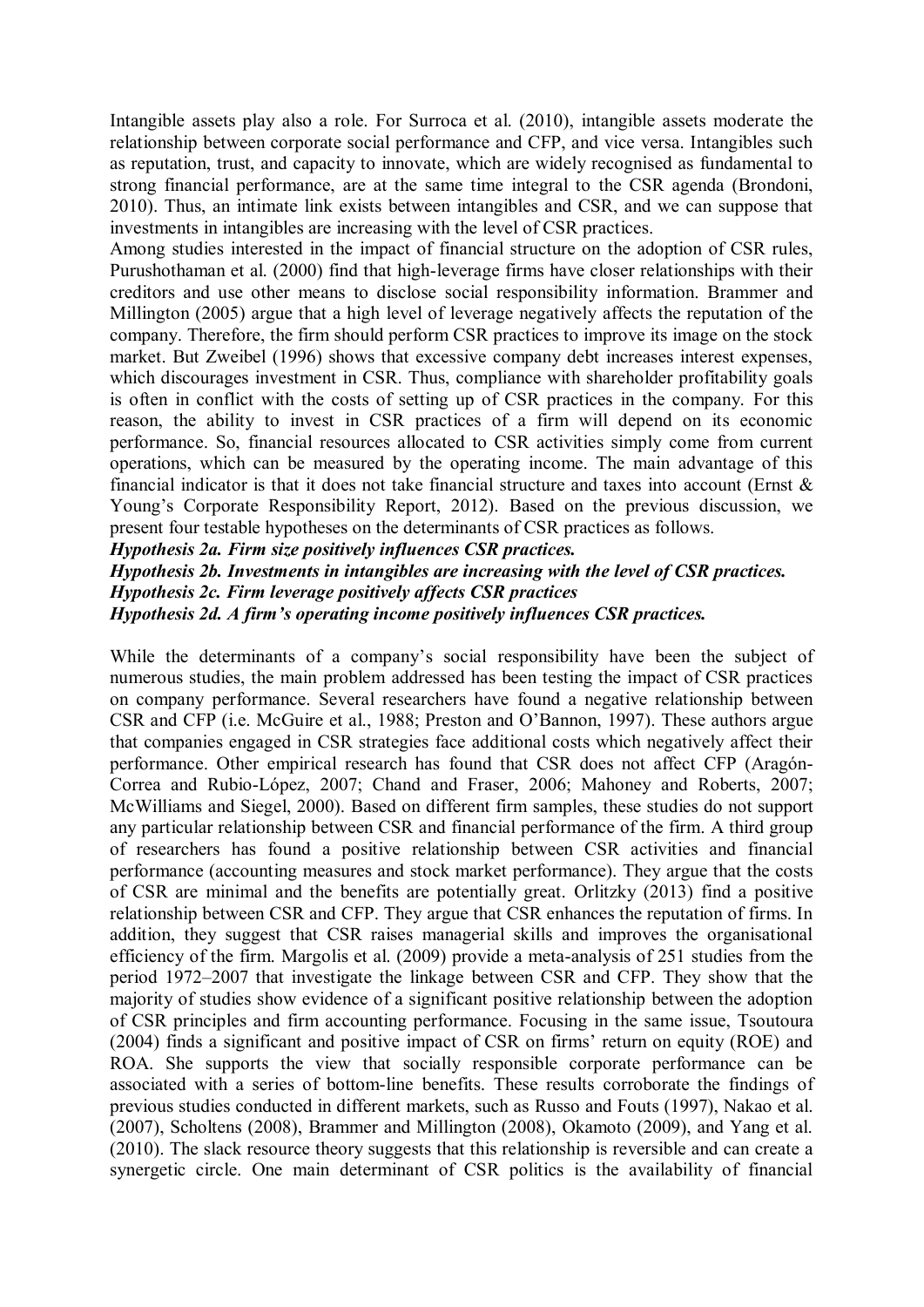resources, and firms that are able to invest in CSR will perform better (Waddock and Graves, 1997). However, different studies have established that firms' capacity to invest in CSR depends more on size, leverage, and other investments in intangibles than on their financial performance (Surroca et al., 2010). Thus, these resources, financial and other, are necessary to improve social performance. This problem is explored in our previous hypotheses. Given the conflicting empirical results related to the relationship between CSR and accounting CFP, we propose in this paper to consider this issue in a flexible framework. We consider accounting CFP a latent variable simultaneously measured by two variables: ROE and ROA. Then, we measure to what extent the engagement of the firm in CSR activities affects the accounting performance of the firm. Therefore, our third hypothesis is:

### *Hypothesis 3. CSR practices should positively affect the firm's financial performance (accounting measure).*

On the other side, several studies have found evidence of a significant relationship between CSR and stock market performance. In this context, Navarro (1988) and Webb (1996) suggest that CSR practices increase the transaction volume of shares as well as the share price to a certain threshold. Moreover, Dowell et al. (2000), in a study of the impact of CSR disclosure on firm performance, show that a high level of CSR reporting positively affects the firm's market performance as measured by Tobin's Q. Based on these advancements, the following hypothesis can be formulated:

#### *Hypothesis 4. CSR practices positively affect the firm's stock market performance.*

#### **3. Methodology and data**

#### **3.1. Methodology**

To test the impact of financial and CG variables on both CSR and CFP, we use a consistent PLS-path approach that allows us to estimate complex causal relationship between latent variables. We use this approach to estimate the coefficients of a structural equation system. The structural equation model combines factorial analysis with path analysis. Factorial analysis is a measurement model (outer model) which specifies the relationships between a latent variable and its observed indicators, also called manifest variables, while path analysis is a structural model (inner model) that measures the relationships between latent variables. Monecke and Leisch (2012) assert that PLS-path modelling is a soft-modelling technique with minimum demands regarding measurement scales, sample sizes, and residual distributions. Indeed, Chin and Newsted (1999) argue that PLS-path modelling is adapted for modelling complex causal relationships between latent variables with several indicators when sample size is small. Further, Bagozzi and Yi (1994) suggest that PLS-path modelling is applied when distributions are highly skewed, because there are no distributional requirements (Fornell and Bookstein, 1982). Another main advantage of this method, compared to OLS regression, is that it solves the problem of multicollinearity with the construction of major components. In our research, the outer model is specified with the reflective mode to the extent that manifest variables are chosen so that they reflect the five dimensions (financial variables, CG, CSR, accounting measure of performance, stock market performance) to which they refer. This is the same for groups of variables from the classification. We describe our causal model in figure 1.

#### **3.2. Data sources**

We obtain our data from a variety of sources. We collect data for the 486 largest listed companies in the United States and the European Union (in terms of market capitalisation) over the period 2002-2011. We restrict our data to firms whose financial, governance, and CSR data are available. From the American market, we select the largest 265 companies listed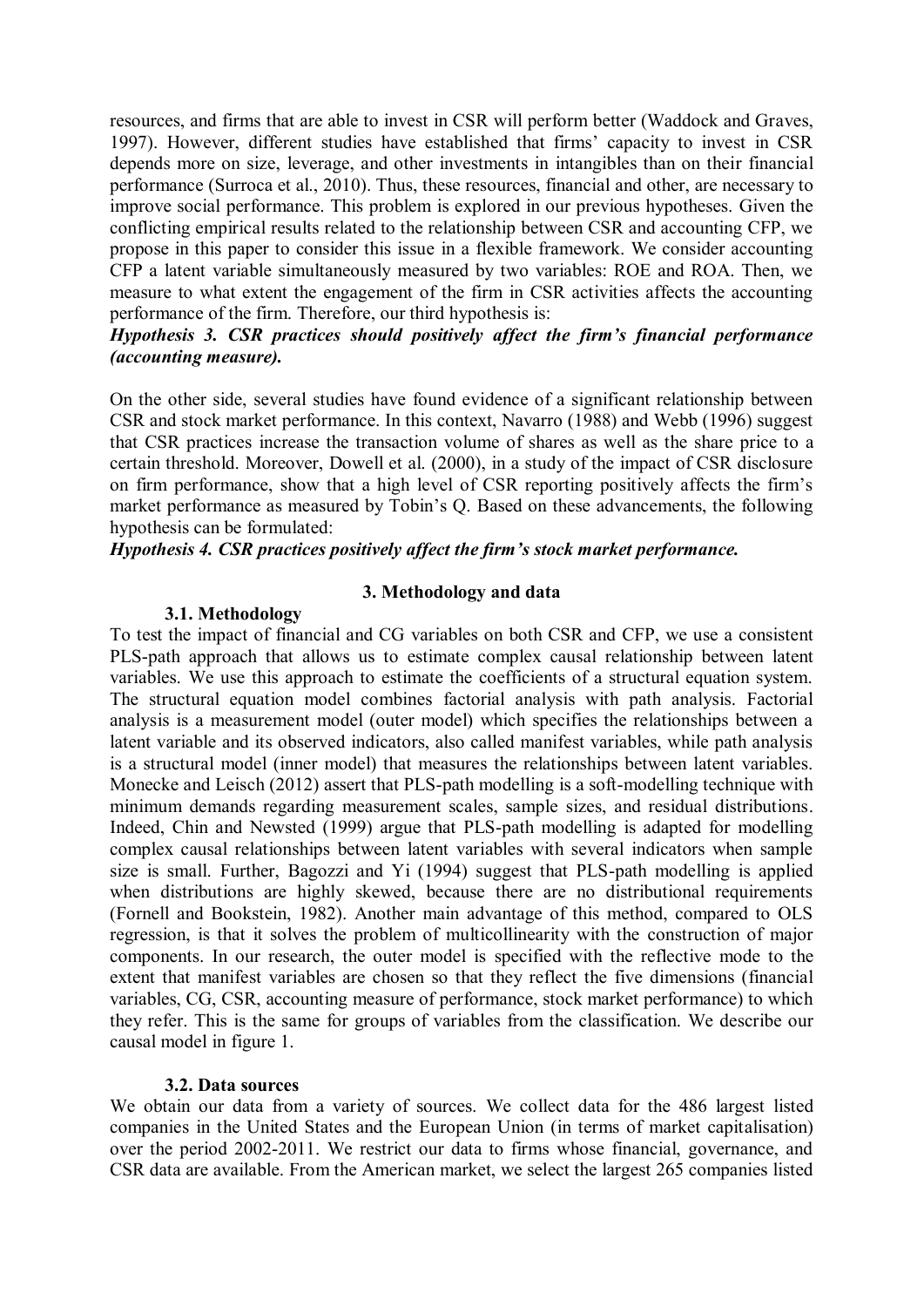on the S&P 500, while 221 European firms are selected from Euronext. In order to avoid the sector effect, we select only industrial companies. Financial companies are excluded because of their specific financial statements. The CSR scores are provided by Covalence. The governance and financial variables are respectively collected from *Asset4* and the *OSIRIS* databases. In order to test the interconnections between CG, CSR, and CFP, we construct the specific model shown in figure 1. In particular, we consider that the latent variables CSR, accounting measure of financial performance, and stock market performance are the only endogenous latent variables in the model. Each latent variable will be explained by a set of measurable variables. In the measurement model, manifest variables are connected to the corresponding latent variables according to a reflective scheme (figure 1). Table 1 defines the latent variables and their manifest variables.

The financial variables are selected following the approaches of Gainet (2010) and Cormier et al. (2005). Four types of financial variables are considered: the size of the firm (*Total assets*), the investments in intangibles (*R&D costs*), the financial leverage (measured by *Debt\_Equity* and *Liabilities\_Assets*), and economic performance (*Operating income*). According to McWilliams and Siegel (2001), operating income explains the economic performance of firms. Moreover, for Surroca et al. (2010), intangible assets moderate the relationship between corporate social performance and CFP, and vice versa. Following Boulerne et al. (2011), this variable has been estimated using R&D costs. Nevertheless, many studies (Nissim and Penman, 2003; Sahut and Othmani, 2010) establish that leverage of the firm is also an important variable explaining firm profitability.

Regarding CG variables, we follow the work of Drobetz et al. (2004) by selecting five categories of governance proxies: (1) CG commitment, (2) shareholders' rights, (3) transparency, (4) management and supervisory board matters, and (5) auditing. We also claim that the CG framework should ensure strategic guidance of the company, disclosure transparency, and board accountability to the company. The literature suggests that the proxies we consider in this paper improve the internal governance mechanisms of the company. In particular, Diamond and Verrechia (1982) and Holmstrom and Triole (1993) suggest that the monitoring capacity of the board of directors is an important control mechanism which is supposed to align the interests of managers and shareholders. Hermalin and Weisbach (2007) show that that reforms that seek to increase transparency can improve the CG of the company. Moreover, Drobetz et al. (2004) show that auditing activities enhance firm governance.

To compare our approach to previous studies (Dowell et al., 2000; Karagiorgos, 2010), we use Tobin's Q and the Morris ratio as proxies for firm market performance. Following Tsoutoura (2004), accounting performance is measured by ROE and ROA.

#### **4. Empirical Results**

In this study, we perform PLS-path modelling analysis involving only reflective indicators and the centroid scheme for inner estimation. Each reflective block represents only one latent construct; therefore, it needs to be unidimensional. In fact, to verify the composite reliability of blocks, a preliminary exploratory analysis is required. There are two different measures to test block unidimensionality in the PLS-path modelling framework: Dillon-Goldstein's rho and Cronbach's alpha. A block is considered homogeneous if these indicators are greater than 0.7 (Chin, 1998). Table 2 presents the results of our composite reliability test. The results suggest that all five blocks of manifest variables can be considered unidimensional because all coefficients of the Dillon-Goldstein test are greater than 0.7 (even if this is not the case for the Cronbach's alpha of the two blocks 'financial variables' and 'stock market performance'). In fact, Dillon-Goldstein's rho is considered a better indicator than Cronbach's alpha because it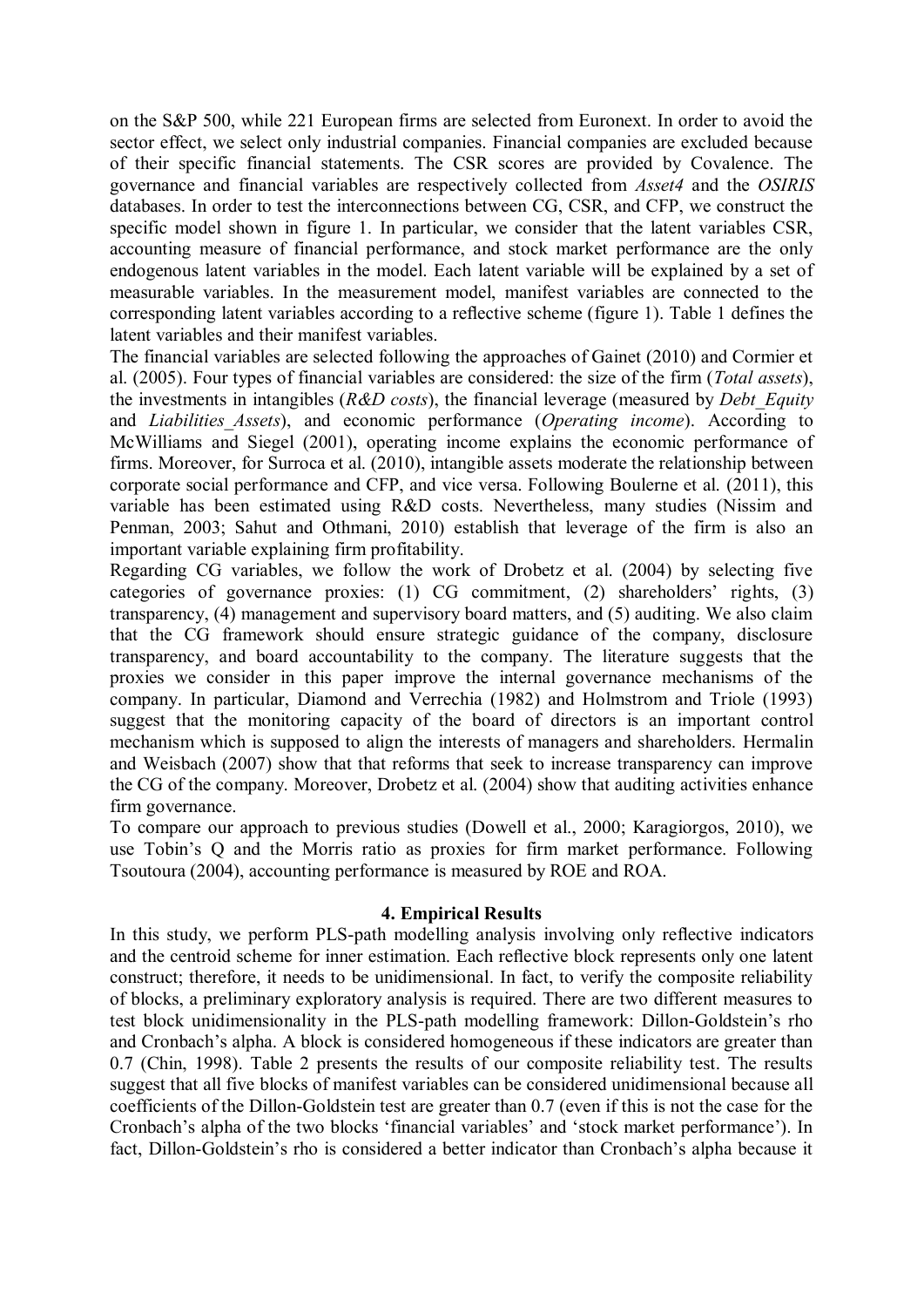is based on results from the model (loadings) rather than on correlations observed between manifest variables in the dataset (Chin and Newsted, 1999).

After verification of the composite reliability, we test the relationships between each manifest variable and its own latent variable. Table 3 summarises the weight of the relationship between each manifest variable and its own latent variable, together with the average communality index, which measures the ability of each latent variable to explain its own manifest variables. For the five latent variables, this index is higher than 0.5. Therefore, we can deduce that, globally, all the latent variables are powerful for explaining their own manifest variables. This confirms the pertinence of the selected manifest variables from the literature (proxies such as total assets for financial variables).

The normalised weights assess the impact of the corresponding manifest variable in computing the latent variable score as an index, as well as the standardised loadings. Regarding the manifest variables for the latent variable '*financial variables*', we conclude that the four hypotheses that make up H2 are confirmed. *Debt\_Equity* and *Liabilities\_Assets* are the most important drivers in computing this latent variable. This result confirms those of Goss and Roberts (2007), who find that firms with the worst social responsibility scores pay higher loan spreads. Further, Izzo and Magnanelli (2012) argue that socially responsible behaviour and CSR investments imply a reduction of risk (effective and/or perceived by the market), and hence an improvement in the financial performance of the firm, which leads banks to apply better conditions in loan contracts with the firm.

In comparison, size plays a lesser role. In fact, CSR is largely associated with large companies because they attract more media attention and are particularly concerned with protecting and enhancing their reputations with the broader public as well as key stakeholders (Udayasankar, 2008). They are also often better resourced and more able to invest in CSR. However, this study underlines that the role of size is overestimated in the literature, and even if size is correlated with the level of debt, this last factor is a better determinant of CSR practices. R&D costs and operating income, which indicate the degree of familiarity with intangible investments (CSR expenses can be viewed as intangible investments) and financial resources to invest, have relative less importance. These results are consistent with the literature (Surroca et al., 2010) and establish that the combination of these financial factors explains CSR expenses and practices.

For the latent variable *CG, CG commitment* appears to be the most important determinant. The four other determinants play equal secondary roles. This result contradicts some results in the literature, which state that some governance elements, such as an auditing body, have no effect on financial performance (Pae and Choi, 2011).

Finally, the latent variable *Accounting measure of financial performance (FP)* is mainly driven by the manifest variable *ROE*, and the *Marris ratio* determines the *Stock market performance*. This result is also consistent with the literature, which establishes the relevance of these factors in explaining financial performance (Tsoutsoura, 2004).

However, Efron and Tibshirani (1993) suggest that the distribution of PLS estimates is unknown and conventional significance tests are impossible to perform. However, a significance test may be accomplished using bootstrap methods. From the bootstrap estimation, we can conclude that our PLS estimates are significant because the differences between standardised loadings and 'bootstrap coefficients' are small and not significant.

In the next step, we show the results of the structural model estimates. Figure 2 reports the coefficient estimates of model.

Table 4 presents correlation statistics and regression coefficients linking each endogenous latent variable to its exogenous variables. The table shows that CSR depends primarily on *CG*, expressing the higher path coefficient of 0.174 and the higher  $R^2$  contribution (77%),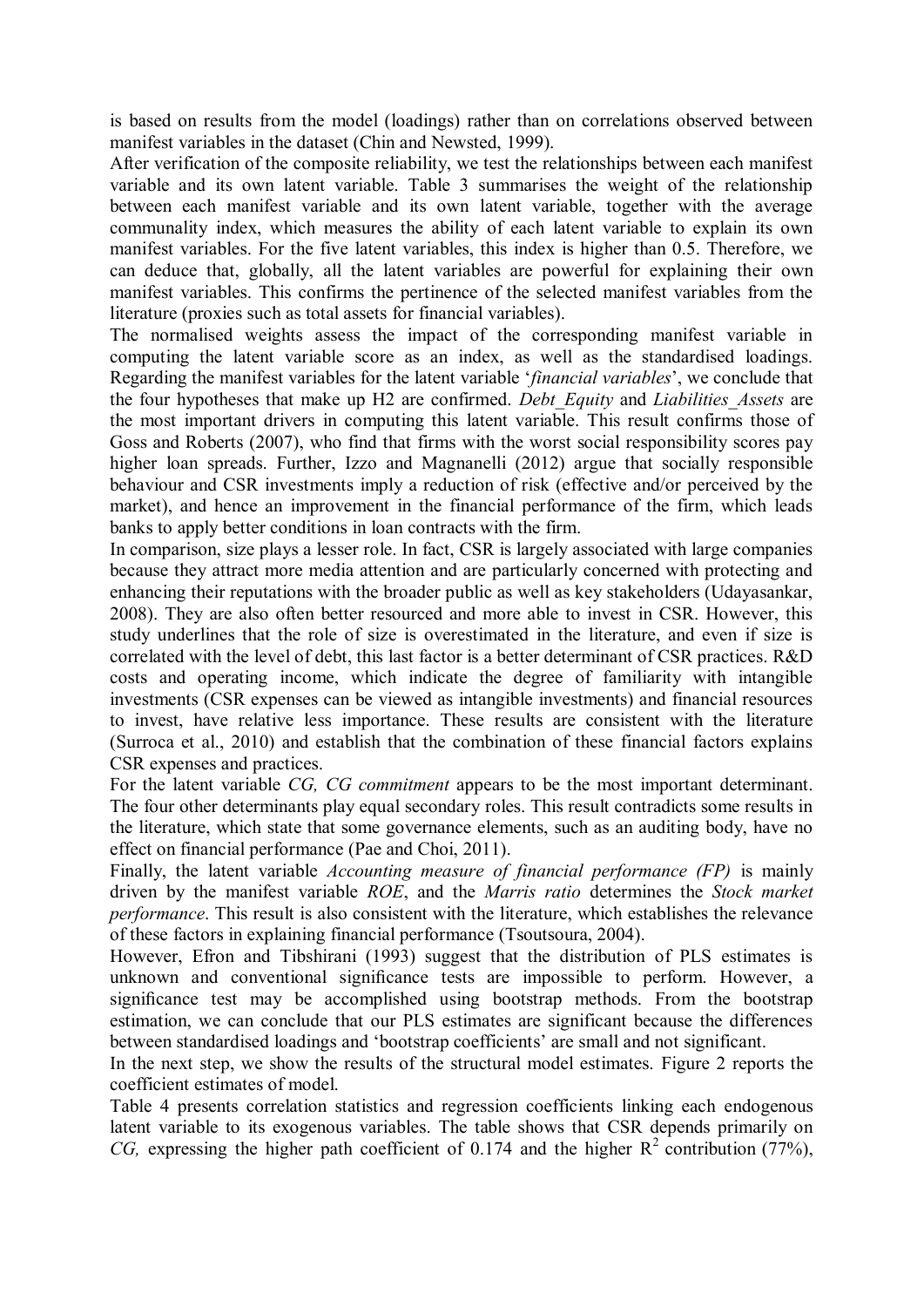while the *financial variables* appears to have lower impact on CSR (0.126) and lower contribution to the model's  $R^2$ .

Regarding the effect of manifest variables on the accounting financial performance measures, we find that financial variables have a strongly significant positive impact on firm accounting performance (path coefficient 0.137 and  $\mathbb{R}^2$  contribution higher than 48%). CG and CSR variables have significant but lower impacts on accounting CFP. These variables appear significant at the 5% level.

For stock market performance, the results also establish that CG appears to be the most important relevant variable. It exerts a significant positive effect on firm market performance (path coefficient  $= 0.097$ ). This result corroborates the findings of Lin et al. (2012), who show a positive relationship between CG and stock market performance.

The effects of CSR and financial variables on stock market performance are secondary. These variables appear significant at the 10% level.

In fact, firm accounting performance appears to be more affected by CSR practices than by market performance. This result confirms the recent studies in this domain, which demonstrate the better relevance of accounting measures of performance (Gramlich and Finster, 2013) and that the function linking a stock's performance to its ESG (environmental, social and governance)-score changes is probably non-linear (Pasquini-Descomps and Sahut, 2015). However, compared to these studies, we have the main advantage of analysing the effects of CSR on accounting and stock market performances practices at the same time.

Moreover, our results are consistent with slack resource theory which suggests that the relationships between CSR and financial resources or performance are not unilateral (Waddock and Graves, 1997). Our model establishes that the main determinant of CSR is governance under financial constraints. Firms' leverage allows them to obtain more financial resources and positively affects their CSR practices. This also verifies the hypothesis which states that the expected effect of CSR practices is a decrease in the risk perceived by investors and improvement of the financial performance of the firm, which leads banks to apply better conditions to firms' loan contracts.

We also note that the relationship between CG and financial performance (market or accounting measures) is consistent with several empirical studies that report a consensus concerning the positive association between these two variables (Bird et al., 2007; Bhimani, 2008). However, in our model, we have a double effect; we underline the direct link between CG and financial performance and identify an indirect link between these two variables mediated by CSR. This second relationship, not explored in the literature, reinforces the impact of good CG on financial performance. Thus, we support the finding that engagement in CSR practices improves a company's financial performance. The adoption of CSR practices strengthens the firm's competitiveness in the market and improves the management process of the firm. With time, this leads to improvement in the financial performance of the firm (Husted and Allen, 2007).

For the three equations that respectively explain CSR, the accounting measure of financial performance, and stock market performance, we obtain R² of 0.572, 0.266, and 0.183 (Table 5). These  $R^2$  can be considered good results. The coefficients of the goodness-of-fit (GoF) index are satisfactory with an absolute GoF coefficient of 0.425 and similar coefficients for the outer and the inner models (Table 6). In particular, the GoF statistic of the inner model is 92.5%, which implies that our model is well built and validates the significance of the relationship found between proxies of the variables used above.

These results confirm that working with the most recent practicable data with a long observation period (2002–2011 in this dataset) provides a certain significance during statistical tests. In fact, the availability of CSR data might limit researchers' ability to provide consistent results. Revelli and Viviani's (2013) recent meta-analysis established that an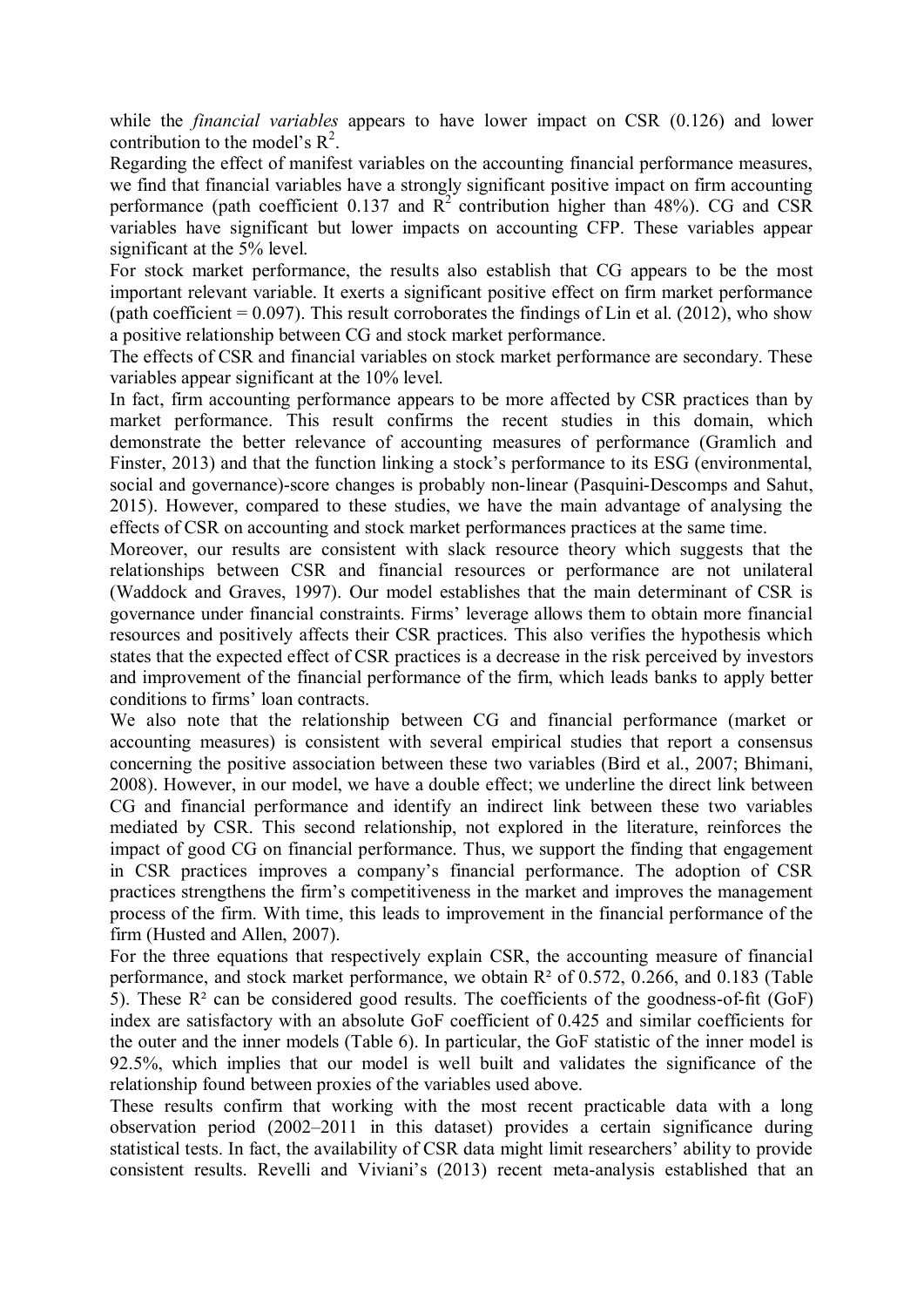observation period of less than five years tends to show negative coefficients, whereas five to 10 years of data usually provides the most positive results.

They also record that having an observation panel of more than 100 samples will greatly increase significance. Nonetheless, the most common practical issue causing discrepancies in results might be sampling frequency. Orlitzky (2013) believe this to be the main cause of variance among CSR studies.

#### **5. Conclusion**

The inter-relationship between CSR, the CG and financial performance of companies has been studied separately in the literature and previous studies show conflicting results. The purpose of this paper is to test jointly these relationships using the Partial Least Square-Path Modelling (PLS-PM). In this work, we introduced social responsibility (CSR) as a set of strategies directly affected by the system of governance of the firm and which has a significant effect on the accounting performance and market performance of the firm. This approach avoids the problem of endogeneity, which exists between CSR and financial performance variables (Flammer, 2015).

Our results show a positive impact of CG and financial variables on (CSR). The main determinant of CSR is the governance under financial constraints (firm leverage mainly and size).

The adoption of CSR principles is found to increases the financial performances of the firm. But, the accounting firm performance appeared more affected by CSR practices than market performance. Finally, we establish a double impact, direct and indirect (through CSR), of CG on financial performance, while the literature has been content to study the direct link.

Globally, our finding corroborates previous researches in the literature supporting that CSR leads to a paradigm shift that could form the basis of a responsible governance model. This model aims to create value while respecting the environmental, social and societal factors.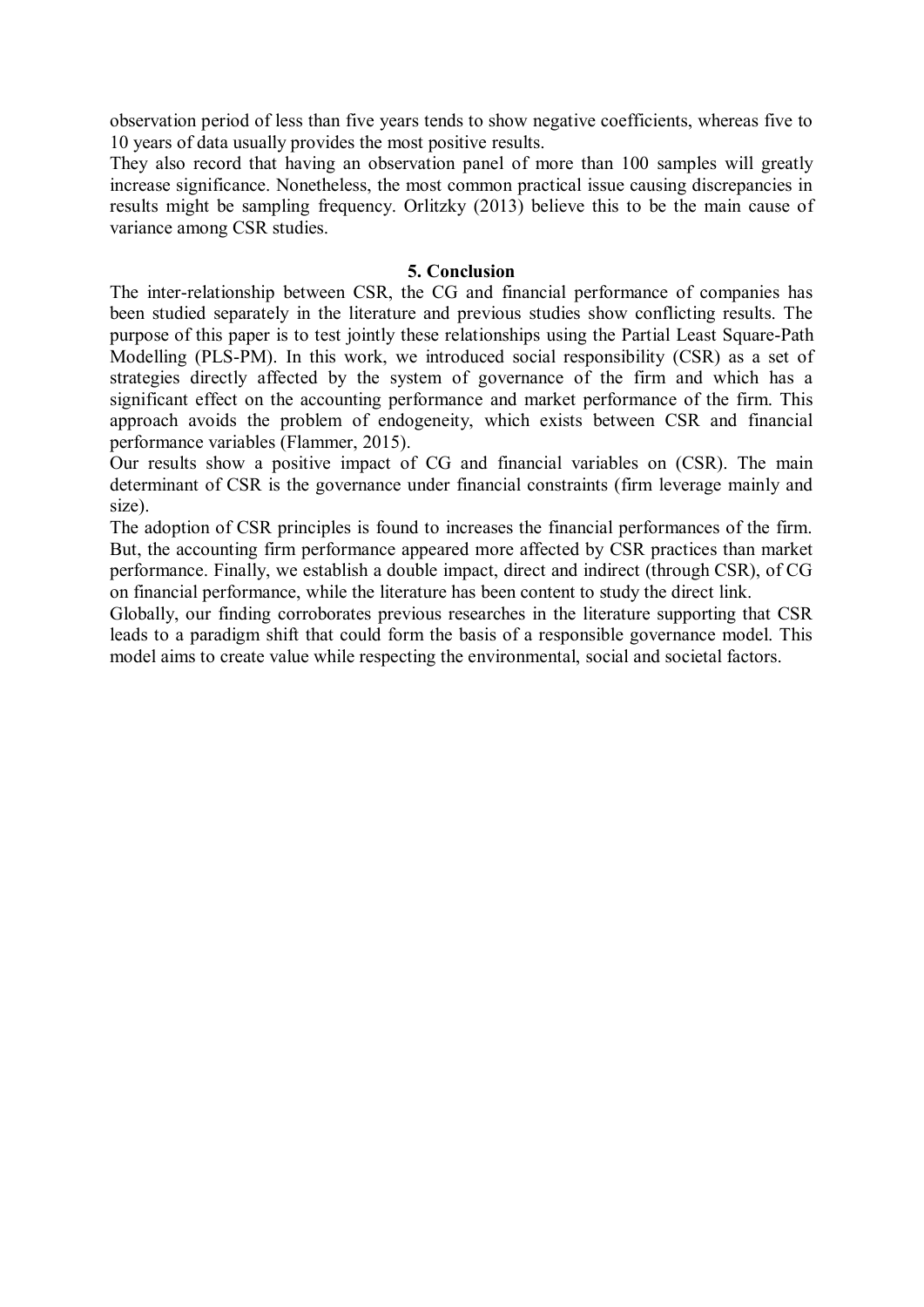#### **References**

Adams, C.A., Hill, W.Y., and Roberts, C.B. (1998) "Corporate Social Reporting Practices in Western Europe: Legitimating Corporate Behaviour?" *British Accounting Review* 30, 1-21

Agrawal, A., and Chadha, S. (2005) "Corporate governance and accounting scandals" *Journal of Law and Economics* 48 (2), 371-406

Aguilera, R.V., and Cuervo-Cazurra, A. (2009) "Codes of good governance" *Corporate Governance: An International Review* 17(3), 376-387

Aguilera, R., Rupp, D., and Ganapathi, J. (2007) "Putting the S back in corporate social responsibility: A multilevel theory of social change in organizations" *Academy of Management Review* 32, 836-863

Albareda, L., Lozano, J., Tencati, A., Midttun, A., and Perrini, F. (2008) "The changing role of governments in corporate social responsibility: drivers and responses" *Business Ethics: A European Review* 17(4), 347-363

Aragón-Correa, J.A., and Rubio-López, E.A. (2007) "Proactive Corporate Environmental Strategies: Myths and Misunderstandings" *Long Range Planning* 40(3), 357-381

Bagozzi, R.P., and Yi, Y. (1994) "Advanced topics in structural equation models" in *Advanced methods of marketing research* by RP. Bagozzi, Ed, Blackwell, Oxford, 1-51

Becchetti, L., and Ciciretti, R. (2009) "Corporate social responsibility and stock market performance" *Applied Financial Economics* 19, 1283-1293

Bhimani, A. (2008) "Making Corporate Governance Count: The Fusion of Ethics and Economic Rationality" *Journal of Management and Governance* 12(2), 135-147

Bird, R., Hall, A.D., Momentè, F., and Reggiani, F. (2007) "What corporate social responsibility activities are valued by the market?" *Journal of Business Ethics* 76(2), 189-206

Boulerne S., Sahut, JM., and Teulon F. (2011) "Do IFRS provide better information about intangibles in Europe ?" *Review of Accounting and Finance* 10(3), 267-290

Brammer, S., and Millington, A. (2005) "Corporate Reputation and Philanthropy: An Empirical Analysis" *Journal of Business Ethics* 61(1), 29-44

Brammer, S., and Millington., A. (2008) "Does it pay to be different? An analysis of the relationship between corporate social and financial performance", *Strategic Management Journal* 29(12), 1325-1343

Brammer, S., and Pavelin, S. (2004) "Voluntary Social Disclosures by Large UK Companies" *Business Ethics: A European Review* 13(2-3), 86-99

Brondoni, S.M. (2010) "Intangibles, Global Networks & Corporate Social Responsibility" *Symphonya - Emerging Issues in Management* 2, 6-24

Cai, Y., Jo, H., and Pan, C. (2012) "Doing Well While Doing Bad? CSR in Controversial Industry Sectors" *Journal of Business Ethics* 108(4), 467-480

Chand, M., and Fraser, S. (2006) "The Relationship between Corporate Social Performance and Corporate Financial Performance" *The Business Review* 5(1), 240-245

Chin, W.W. (1998) "The Partial Least Squares Approach for Structural Equation Modeling" in *Modern Methods for Business Research* by GA. Marcoulides, Ed, Lawrence Erlbaum Associates, London, 295-336.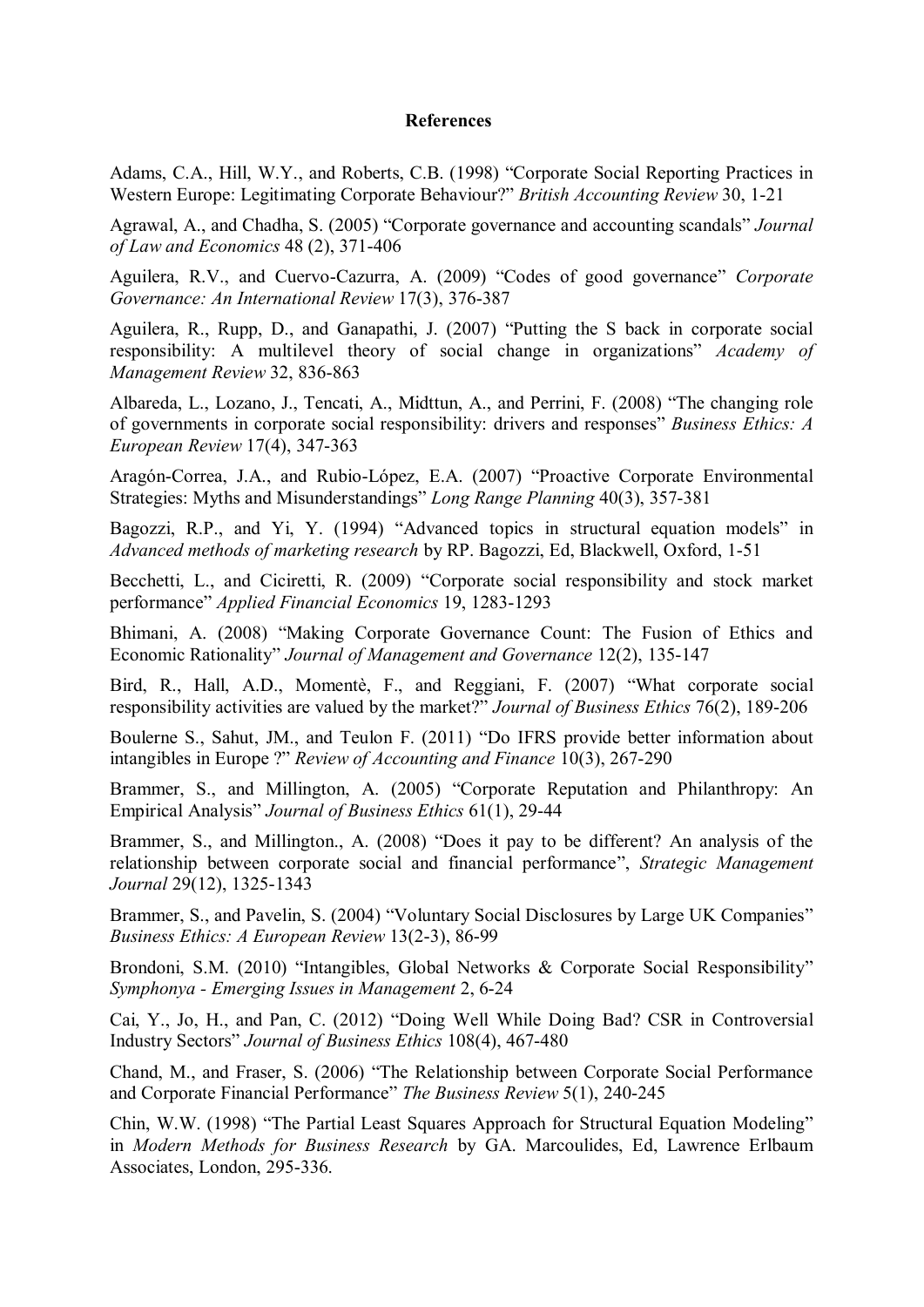Chin, W.W., and Newsted, P.R. (1999) "Structural equation modeling analysis with small samples using partial least squares" in *Statistical strategies for small sample research* by RH. Hoyle, Ed, Sage Publications, Thousand Oaks, 334-342

Cormier, D., Magnan, M. and Van Velthoven, B. (2005) "Environmental disclosure quality: do firms respond to economic incentives, public pressures or institutional conditions?" *European Accounting Review* 14(1), 1-37

Diamond, D.W, and Verrecchia, R. (1982) "Optimal managerial contracts and equilibrium security prices" *Journal of Finance* 37(2), 275-287

Dowell, G., Hart, S., and Yeung, B. (2000) "Do corporate global environmental standards create or destroy market value?" *Management Science* 46(8), 1059-1074

Drobetz, W., Schillhofer, A., and Zimmermann, H. (2004) "Corporate Governance and Expected Stock Returns: Evidence from Germany" *European Financial Management* 10(2), 267-293

Efron, B., and Tibshirani, R. (1993) *An introduction to the bootstrap*, New York: Chapman and Hall/CRC

Flammer, C. (2015) "Does Corporate Social Responsibility Lead to Superior Financial Performance? A Regression Discontinuity Approach" *Management Science* 61(11), 2549- 2568

Fornell, C., and Bookstein, F.L. (1982) "Two structural equation models: LISREL and PLS applied to consumer exit-voice theory" *Journal of Marketing Research* 19(4), 440-452

Gainet, C. (2010) "Exploring the Impact of Legal Systems and Financial Structure on Corporate Responsibility" *Journal of Business Ethics* 95(2), 195-222

Goss, A., and Roberts, G.S. (2007) "The Impact of the Cost of Virtue: Corporate Social Responsibility and the Cost of Debt Financing on the Cost of Bank Loans" Working Paper, York University, Schulich School of Business

Gramlich, D., and Finster, N. (2013) "Corporate Sustainability and Risk" *Journal of Business Economics* 83, 631-664

Haniffa, R.M., and Cooke, T.E. (2005) "The Impact of Culture and Governance on Corporate Social Reporting" *Journal of Accounting & Public Policy* 24, 391-430

Hermalin, B.E., and Weisbach, M.S. (2007) "Transparency and Corporate Governance" *NBER Working Paper* 12875

Holmstrom, B., and Tirole, J. (1993) "Market Liquidity and Performance Monitoring" *The Journal of Political Economy* 101, 678-709

Husted, B.W., and Allen, D.B. (2007) "Strategic corporate social responsibility and value creation among large firms" *Long Range Planning* 40, 594-610

Izzo, M.F., and Magnanelli, B.S. (2012) "Does It Pay or Does Firm Pay? The Relation between CSR Performance and the Cost of Debt" *Journal of Business Ethics* 103, 351–383

Jamali, D., Safieddine, A.M., and Rabbath, M. (2008) "Corporate Governance and Corporate Social Responsibility Synergies and Interrelationships" *Corporate Governance: An International Review* 16(5), 443-459.

Jo, H., and Harjoto, MA. (2011) "Corporate governance and firm value: The impact of corporate social responsibility" *Journal of Business Ethics* 103(3), 351-383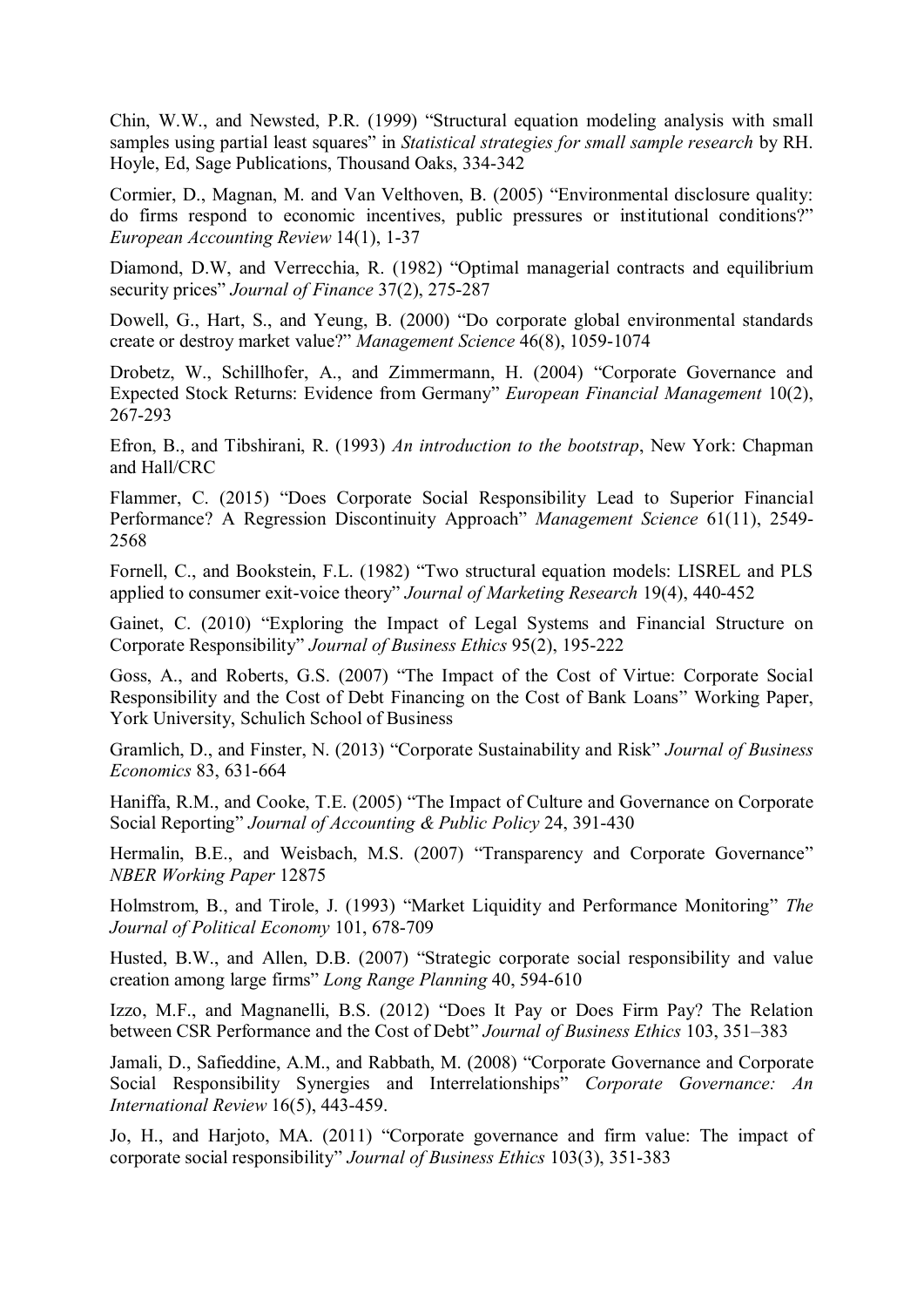Karagiorgos, T. (2010) "Corporate Social Responsibility and Financial Performance: An Empirical Analysis on Greek Companies" *European Research Studies* 13(4), 86-108

Kendall, N. (1999) "Good corporate governance" *Accountants' Digest* 40, The ICA in England and Wales

Lin ,Y.M., Liu ,Y., You, S.J. and Shiu, J.Y. (2012) "Board composition, corporate ownership and market performance: evidence from Taiwan" *Applied Financial Economics* 22(14), 1193- 1206

Mahoney, L., and Roberts, R.W. (2007) "Corporate social performance, financial performance and institutional ownership in Canadian firms" *Accounting Forum* 31, 233-253

McGuire, J.B., Sundgren, A., and Schneeweis, T. (1988) "Corporate Social Responsibility and firm Financial Performance" *Academy of Management Journal* 31(4), 854-872

McWilliams, A., and Siegel, D. (2000) "Corporate Social Responsibility and Financial Performance: Correlation or Misspecification?" *Strategic Management Journal* 21(5), 603- 609

McWilliams, A., and Siegel, D. (2001) "Corporate Social Responsibility: A Theory of the Firm Perspective" *Academy of Management Review* 26(1), 117–127

Monecke, A., and Leisch, F. (2012) "semPLS: Structural Equation Modeling Using Partial Least Squares" *Journal of Statistical Software* 48(3), 1-32

Nakao, Y., Amano, A., Matsumura, K., Genba, K., and Nakano, M. (2007) "Relationship between Environmental Performance and Financial Performance: an Empirical Analysis of Japanese Corporations" *Business Strategy and the Environment* 16(2), 106-118

Navarro, P. (1988) "Why Do Corporations Give to Charity?" *Journal of Business* 61(1), 65- 93

Neu, D., Warsame, H. and Pedwell, K. (1998) "Managing Public Impressions: Environmental Disclosures in Annual Reports" *Accounting, Organizations & Society* 23(3), 265–282

Nissim, D., and Penman, S.H. (2003) "Financial Statement Analysis of Leverage and How It Informs About Profitability and Price-to-Book Ratios" *Review of Accounting Studies* 8, 531- 560

Ntim, C.G., Opong, K.K., and Danbolt, J. (2012) "The Relative Value Relevance of Shareholder versus Stakeholder Corporate Governance Disclosure Policy Reforms in South Africa" *Corporate Governance: An International Review* 20(1), 84-105

Ntim, C.G., and Soobaroyen, T. (2013) "Black Economic Empowerment Disclosures by South African Listed Corporations: The Influence of Ownership and Board Characteristics" *Journal of Business Ethics* 116(1), 121-138

Okamoto, D. (2009) "Social Relationship of a Firm and the CSP-CFP Relationship in Japan: Using Artificial Neural Networks" *Journal of Business Ethics* 87(1), 117-132

Orlitzky, M. (2013) "Corporate Social Responsibility, Noise, and Stock Market Volatility" *Academy of Management Perspectives* 27(3), 238–254

Pasquini-Descomps, H., and Sahut, JM. (2015) "ESG Impact on a Firm's Market Performance" *Management International* 19(2), 40-63

Pae, J.; Choi, T.H. (2011) "Corporate Governance, Commitment to Business Ethics, and Firm Valuation: Evidence from the Korean Stock Market" *Journal of Business Ethics* 100, 323-348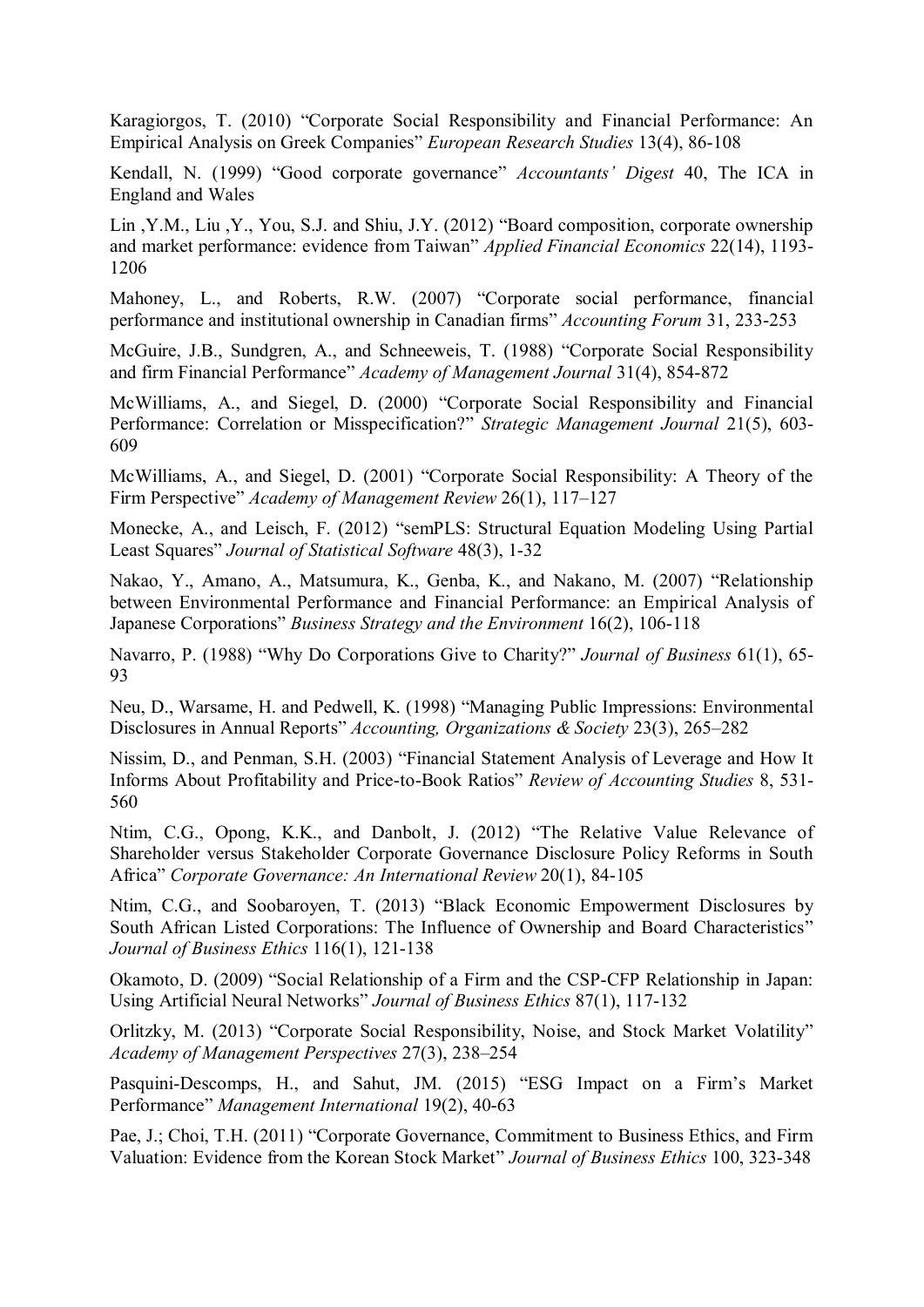Preston, L.E., and O'Bannon, D.P. (1997) "The corporate social–financial performance relationship: a typology and analysis" *Business and Society* 36, 419-429

Purushothaman, M.G., Hancock, T.R and Taplin, R. (2000) "Determinants of Corporate Social Reporting Practices of Listed Singapore Companies" *Pacific Accounting Review* 12(2), 101-133

Revelli, C., and Viviani, J. (2013) "Performance financière de l'investissement socialement responsable: une méta analyse" *Finance Contrôle Stratégie* 15(4), 21-46

Roshima, S., Zainuddin, Y.H., and Haron, H. (2009) "The relationship between corporate social responsibility disclosure and corporate governance characteristics in Malaysian public listed companies" *Social Responsibility Journal* 5(2), 212-226

Russo, M.V., and Fouts, P.A. (1997) "A resource-based perspective on corporate environmental performance and profitability" *Academy of Management Journal* 10(3), 534- 559

Sahut, JM., and Othmani Gharbi H. (2010) "Institutional Investors' Typology and Firm Performance: The Case of French Firms" *International Journal of Business* 15(1)

Scholtens, B. (2008) "A note on the interaction between corporate social responsibility and financial performance" *Ecological Economics* 68(1-2): 46-55

Starks, L.T. (2009) "Corporate governance and corporate social responsibility: What do investors care about? What should investors care about?" *Financial Review* 44, 461-468

Surroca, J., Tribo, J.A., and Waddock, S. (2010) "Corporate Responsibility and Financial Performance: The Role of Intangible Resources" *Strategic Management Journal* 31(5), 463- 490

Tsoutsoura, M. (2004) "Corporate Social Responsibility and Financial Performance" *University of California, Berkeley, Working Paper*, March

Turnbull, S. (2015) "Defining and Achieving Good Governance", *Available at SSRN*: http://ssrn.com/abstract=2571724

Udayasankar, K. (2008) "Corporate Social Responsibility and Firm Size" *Journal of Business Ethics* 83 (2), 167-175

Waddock, S.A., and Graves, S.B. (1997) "The Corporate Social Performance-Financial Performance Link" *Strategic Management Journal* 18, 303-319

Walsh, M., and Lowry, J. (2005) "CSR and Corporate Governance" in *Corporate Social Responsibility. The Corporate Governance of 21st Century* by R. Mullerat, Ed, 38-39

Webb, N.J. (1996) "Corporate Profits and Social Responsibility: Subsidization of Corporate Income under Charitable" *Journal of Economics & Business* 48, 401-421

Yang, F.J., Lin, C.W., and Chang, Y.N. (2010) "The Linkage between Corporate Social Performance and Corporate Financial Performance" *African Journal of Business Management* 4(4), 406-413.

Zweibel, J. (1996) "Dynamic capital structure under managerial entrenchment" *American Economic Review* 86, 1197-1215.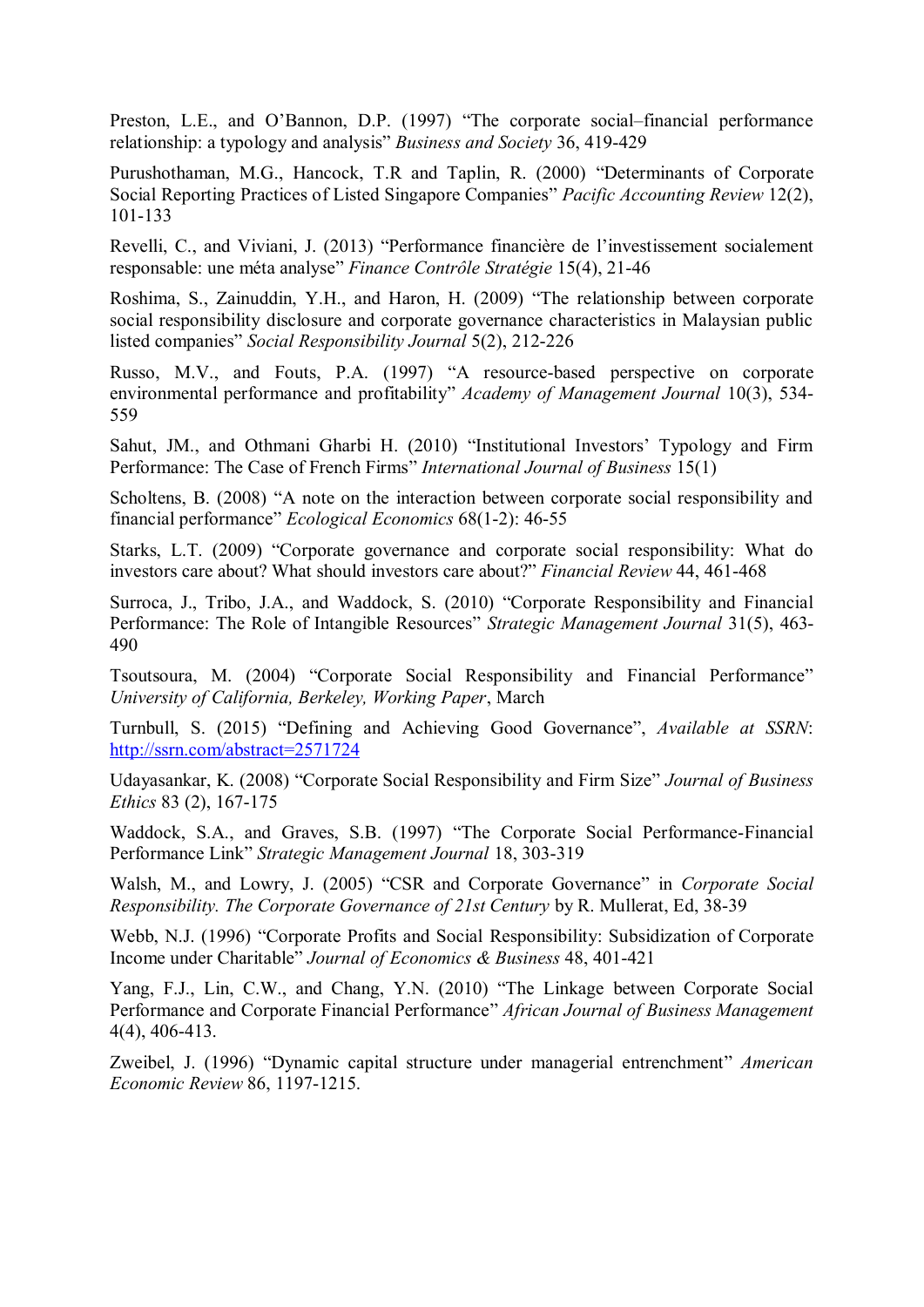

**Figure 1. The PLS-path model** 

|  | Table 1. Latent (LV) and manifest variable (MV) definitions |  |
|--|-------------------------------------------------------------|--|
|--|-------------------------------------------------------------|--|

| <b>Latent variables</b>    | <b>Manifest variables</b>       | <b>Definitions</b>                           |  |
|----------------------------|---------------------------------|----------------------------------------------|--|
| <b>CSR</b>                 | <b>CSR</b>                      | Score                                        |  |
| Financial variables        | Total assets                    | Ln (total assets)                            |  |
|                            | Operating income                | Ln (operating income)                        |  |
|                            | R&D costs                       | Ln $(R&D \text{ costs})$                     |  |
|                            | Debt_Equity                     | Long-term debt / total equity                |  |
|                            | Liabilities_Assets              | Total liabilities / total assets             |  |
| Corporate governance       | Corporate Governance commitment | Score (based on 11 proxies)                  |  |
|                            | Shareholders' rights            | Score (based on 11 proxies)                  |  |
|                            | <b>Board matters</b>            | Score (based on 11 proxies)                  |  |
|                            | Transparency                    | Score (based on 10 proxies)                  |  |
|                            | Auditing                        | Score (based on 10 proxies)                  |  |
| Accounting measure of      |                                 |                                              |  |
| financial performance (FP) | <b>ROA</b>                      | Net income / total assets                    |  |
|                            | <b>ROE</b>                      | Net income / total equity                    |  |
|                            |                                 | (Market capitalisation + total debt) / total |  |
| Stock market performance   | Tobin's Q                       | assets                                       |  |
|                            | Marris ratio                    | Market capitalisation / total equity         |  |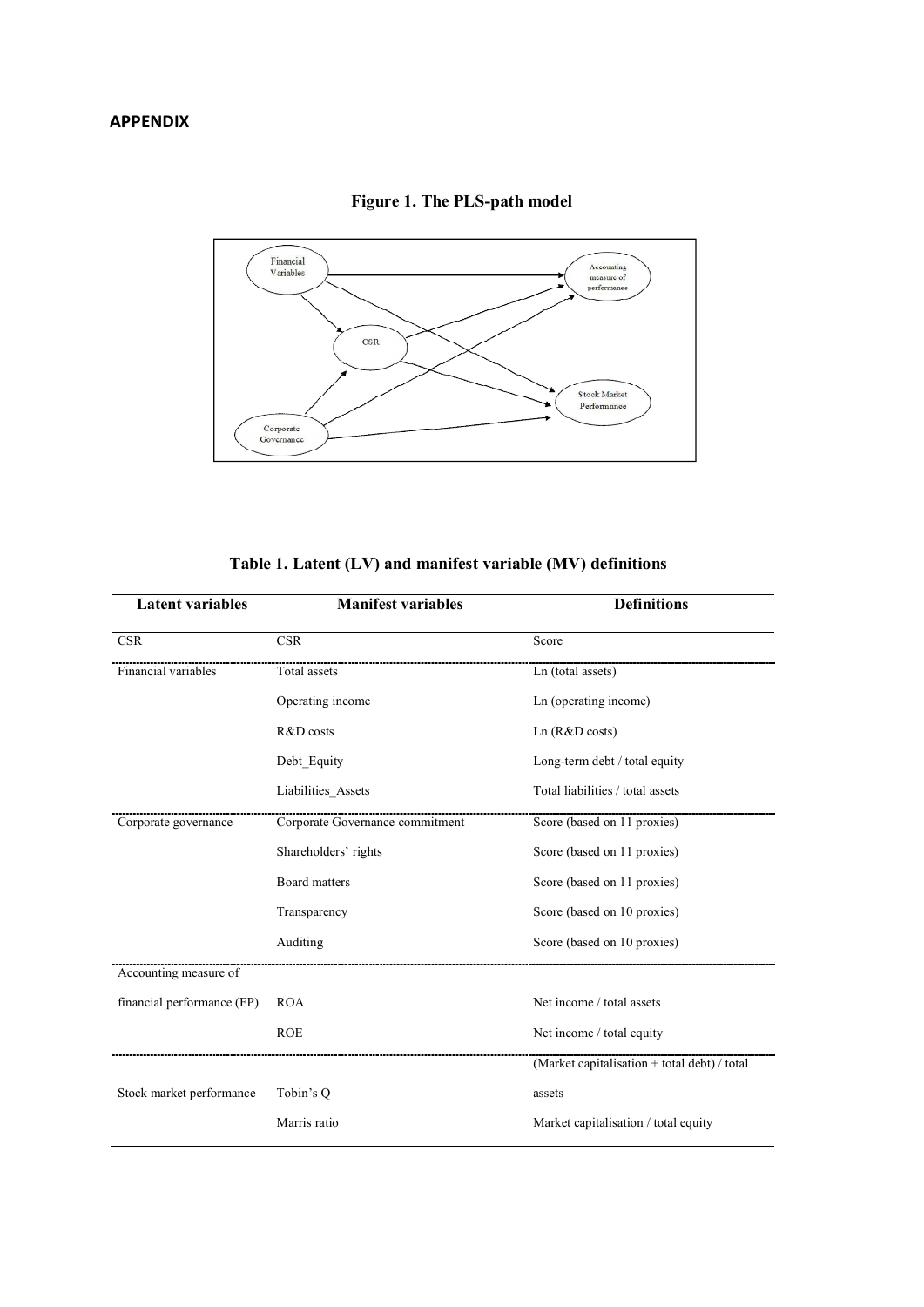## **Table 2. Composite reliability test**

| <b>Latent variables</b>         | <b>Dimensions</b> | Cronbach's<br>alpha | D.G.'s rho<br>(PCA) | <b>Critical value</b> | Eigenvalue |
|---------------------------------|-------------------|---------------------|---------------------|-----------------------|------------|
| <b>CSR</b>                      |                   |                     |                     | 0.792                 | 1.714      |
| <b>Financial variables</b>      | 5                 | 0.443               | 0.717               | 0.687                 | 1.956      |
|                                 |                   |                     |                     |                       | 0.647      |
|                                 |                   |                     |                     |                       | 1.002      |
|                                 |                   |                     |                     |                       | 0.872      |
|                                 |                   |                     |                     |                       | 0.037      |
| Corporate governance            | 5                 | 0.807               | 0.903               | 0.724                 | 2.458      |
|                                 |                   |                     |                     |                       | 1.205      |
|                                 |                   |                     |                     |                       | 1.187      |
|                                 |                   |                     |                     |                       | 1.182      |
|                                 |                   |                     |                     |                       | 1.547      |
| <b>Accounting measure of FP</b> | 2                 | 0.763               | 0.862               | 0.821                 | 1.921      |
|                                 |                   |                     |                     |                       | 0.024      |
| Stock market performance        | $\overline{2}$    | 0.522               | 0.741               | 1.137                 | 1.511      |
|                                 |                   |                     |                     |                       | 0.822      |

### **Table 3. Normalised outer weights and average communalities**

|                                 | <b>Normalised outer</b>         |              |                            |  |  |
|---------------------------------|---------------------------------|--------------|----------------------------|--|--|
| <b>Latent variables</b>         | <b>Manifest variables</b>       | weights      | <b>Average communality</b> |  |  |
| <b>CSR</b>                      | Score                           | $\mathbf{1}$ | $\mathbf{1}$               |  |  |
| <b>Financial variables</b>      | Total assets                    | 0.309        | 0.512                      |  |  |
|                                 | Operating income                | 0.289        |                            |  |  |
|                                 | R&D costs                       | 0.211        |                            |  |  |
|                                 | Debt_Equity                     | 0.658        |                            |  |  |
|                                 | Liabilities_Assets              | 0.625        |                            |  |  |
| Corporate governance            | Corporate governance commitment | 0.974        | 0.714                      |  |  |
|                                 | Shareholders' rights            | 0.501        |                            |  |  |
|                                 | Board matters                   | 0.608        |                            |  |  |
|                                 | Transparency                    | 0.547        |                            |  |  |
|                                 | Auditing                        | 0.554        |                            |  |  |
| <b>Accounting measure of FP</b> | <b>ROA</b>                      | 0.257        | 0.558                      |  |  |
|                                 | <b>ROE</b>                      | 0.784        |                            |  |  |
| Stock market performance        | Tobin's Q                       | 0.341        | 0.787                      |  |  |
|                                 | Marris ratio                    | 0.653        |                            |  |  |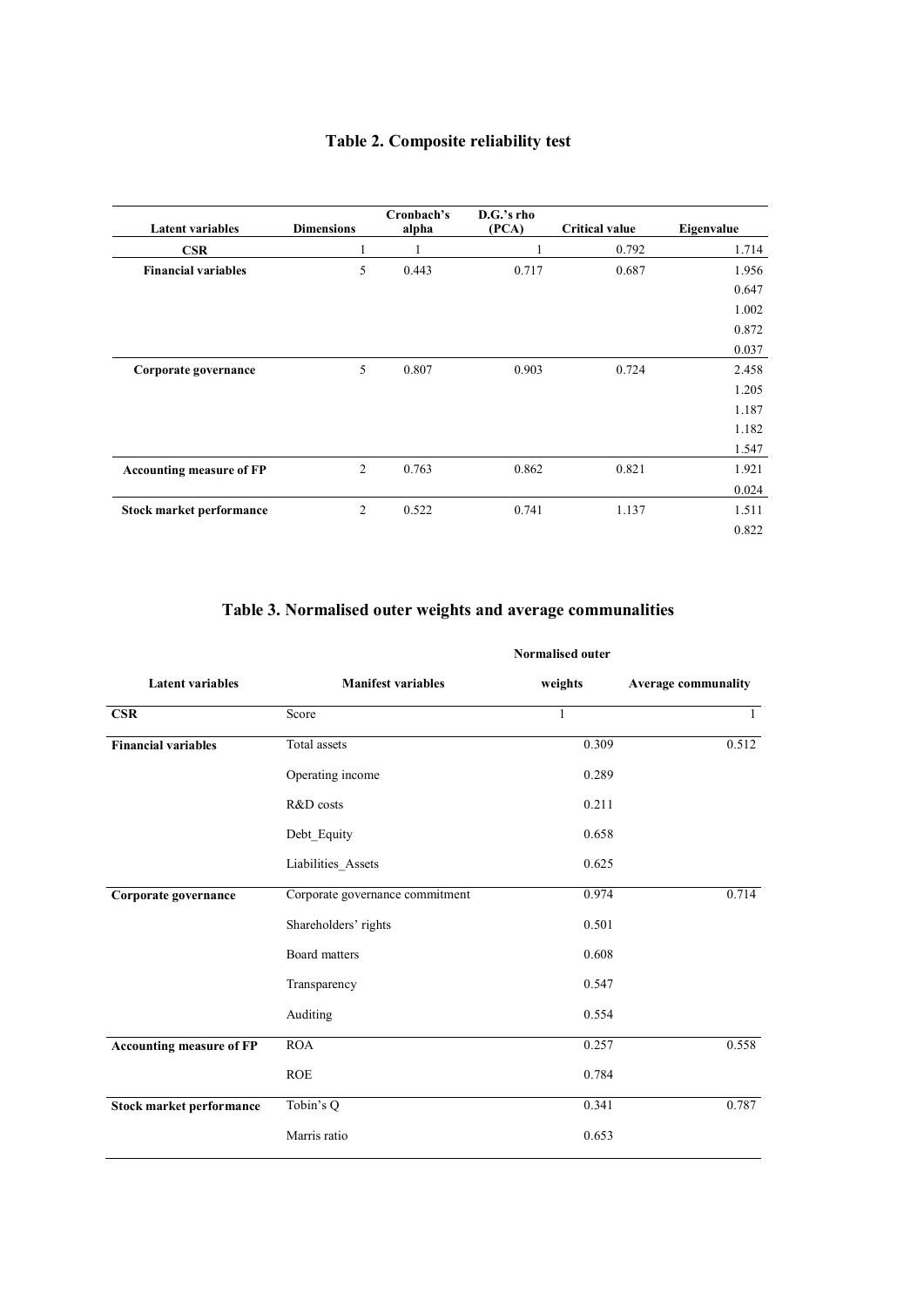

### Figure 2: Results of PLS estimation for the theoretical model

**Table 4. Structural (inner) model results**

|                                               | Correlation | Path coefficient | t-statistic | Contribution to $\mathbb{R}^2$ (%) |
|-----------------------------------------------|-------------|------------------|-------------|------------------------------------|
| <b>Effects on CSR</b>                         |             |                  |             |                                    |
| Financial variables                           | 0.17        | $0.126$ **       | 2.01        | 22.51                              |
| Corporate governance                          | 0.28        | $0.174***$       | 2.94        | 77.49                              |
| <b>Effects on accounting</b><br>measure of FP |             |                  |             |                                    |
| <b>CSR</b>                                    | 0.09        | 0.061            | 2.18        | 31.53                              |
| Financial variables                           | 0.35        | $0.137***$       | 3.67        | 48.02                              |
| Corporate governance                          | 0.12        | $0.022***$       | 2.35        | 20.45                              |
| <b>Effects on stock market</b><br>performance |             |                  |             |                                    |
| <b>CSR</b>                                    | 0.07        | $0.083*$         | 1.77        | 12.89                              |
| Financial variables                           | 0.12        | $0.054*$         | 1.84        | 24.63                              |
| Corporate governance                          | 0.39        | $0.097***$       | 3.46        | 62.48                              |

The notations \*\*\*, \*\*, and \* indicate statistical significance at the 1%, 5%, and 10% levels, respectively.